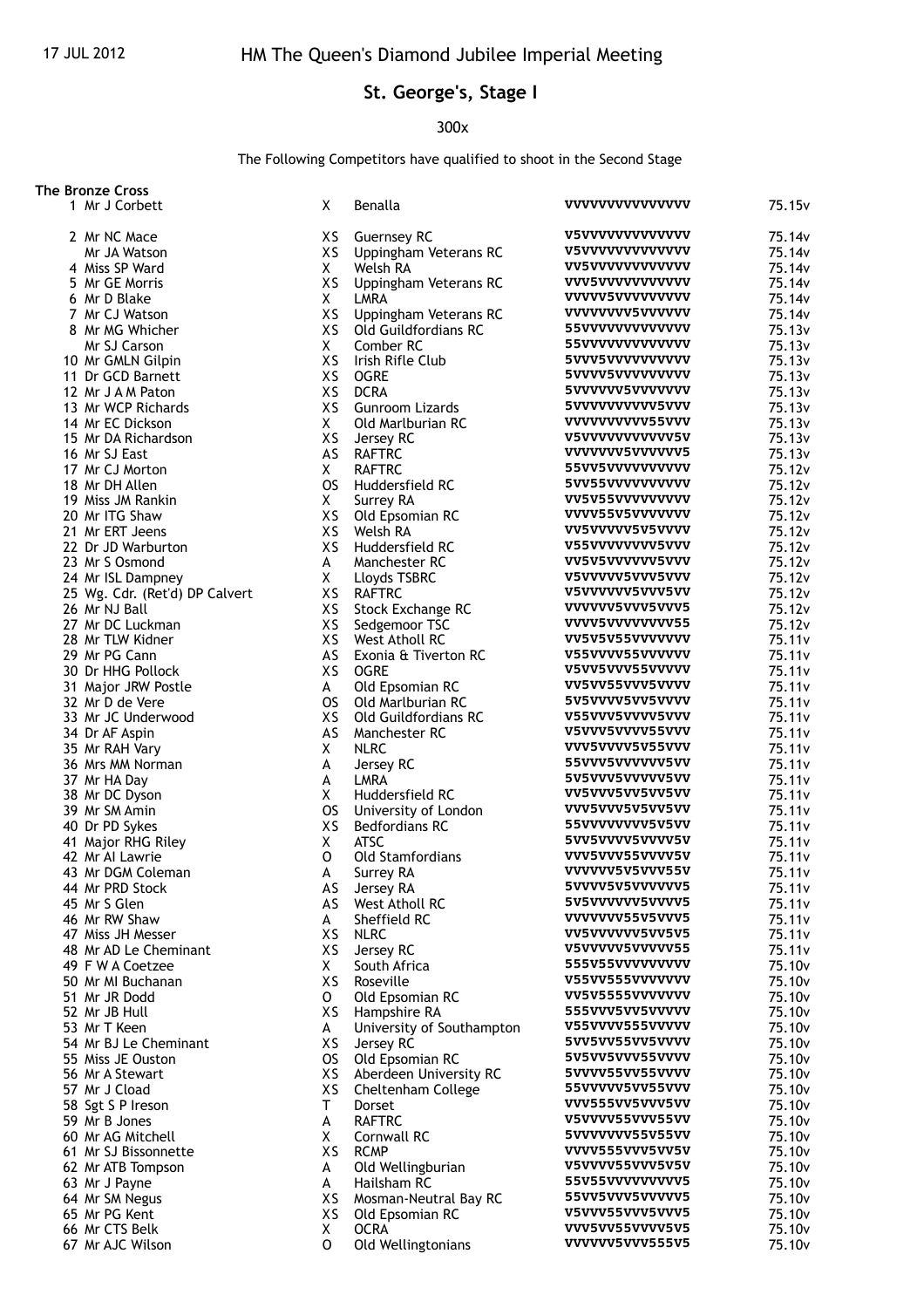|            | 68 Mr DE Nuthall                                                  |
|------------|-------------------------------------------------------------------|
|            | 69 Ms BM Moore                                                    |
|            |                                                                   |
|            | 70 Mr KO Pugh                                                     |
|            | 71 Mr AGH Van Koetsveld                                           |
|            | 72 Dr JO Ahrens                                                   |
|            | 73 Mr J Ford                                                      |
|            |                                                                   |
|            | 74 Mr TW Hunter                                                   |
|            | 75 Mr C Mallett                                                   |
|            | 76 Mr RL Eayrs                                                    |
|            |                                                                   |
|            | 77 Mr MJ Barlow<br>78 Mr AC Haley                                 |
|            |                                                                   |
|            | 79 Miss D O'Kelly                                                 |
|            | 80 Mr CM Brooks                                                   |
|            |                                                                   |
|            | 81 Mr BA Horwood                                                  |
|            | 82 Lt. Col. AJW Sturrock<br>83 Mr JW Anderson                     |
|            |                                                                   |
|            | 84 Mr J Bullock                                                   |
|            |                                                                   |
|            | 85 Mr H Sanders                                                   |
|            | 86 Mr RCQ Martin                                                  |
|            | 87 Mr PR Coley                                                    |
|            |                                                                   |
|            | 88 Mr GA Cann                                                     |
|            | 89 FS RW Smith                                                    |
|            | 90 Mr M Lidgitt                                                   |
|            |                                                                   |
|            | 91 Mr DJ Gass<br>92 Mr RBC Baker                                  |
|            |                                                                   |
|            | 93 Mr PB Bromley                                                  |
|            | 94 Miss H P McCullough<br>95 Mr ORW Russell                       |
|            |                                                                   |
|            |                                                                   |
|            | 96 Miss SIM Anderson                                              |
|            | 97 Mr RA Benest<br>98 Mr CI Cooper                                |
|            |                                                                   |
|            |                                                                   |
|            | 99 Mr SC Postins                                                  |
|            |                                                                   |
|            | 100 Mr JA Haward<br>101 Dr AJ Pilgrim                             |
|            | 102 Mr SH Cox                                                     |
|            |                                                                   |
|            | 103 Mr PM Jory<br>104 Mr N Meintjes                               |
|            |                                                                   |
|            | 105 Mr JWE Lothian                                                |
|            |                                                                   |
|            |                                                                   |
|            | 106 Mr NBS Logan<br>107 Sac(t) SDJ Glanville<br>108 Mr PM Lanigan |
|            |                                                                   |
|            |                                                                   |
|            | 109 Mr GD Palmer<br>110 Mr DC Crispin                             |
|            |                                                                   |
|            | 111 Mr TA Ringer                                                  |
|            | 112 Mr JMA Thompson                                               |
|            | 113 Mr FSW Whitehead                                              |
|            |                                                                   |
|            | 114 Dr C I Johnston                                               |
|            | 115 Mr JR Tuck                                                    |
|            | 116 Mr R I Coventry                                               |
|            | 117 Mr DFP Richards                                               |
|            |                                                                   |
|            | 118 Mr SA Thomas                                                  |
|            | 119 Mr JPL Sweet                                                  |
|            | 120 Mr MG Reid                                                    |
|            | Mr R Kloosterman                                                  |
| 121<br>122 |                                                                   |
|            | Mr APW Daw                                                        |
|            | 123 Mr GP Perron                                                  |
|            | 124 Miss LAE Crowson                                              |
|            | 125 Mr JGM Webster                                                |
|            |                                                                   |
|            | 126 Cdt H J Green                                                 |
| 127        | Mr JD Badman                                                      |
| 128        | Mr IP Davison                                                     |
| 129        | Miss EJ Nuttall                                                   |
|            |                                                                   |
|            | 130 Eur Ing C. A. Painting<br>131 Mrs GC O'Leary                  |
|            |                                                                   |
| 132        | Mr IR Thomson                                                     |
|            |                                                                   |
| 133        | Dr JDS Langley                                                    |
| 134        | Mr RO Wade                                                        |
| 135        | Mr CN Tremlett                                                    |
| 136        | Mr BH Jones                                                       |
|            |                                                                   |
| 137        | Mr JA Borland                                                     |
|            | 138 Mr GW Clarke                                                  |
|            | 139 Dr N Hart                                                     |
|            | 140 Mr RJ Booth                                                   |
|            |                                                                   |
|            | 141 Mr TM Green                                                   |
|            | 142 Mr MJ MacKeith<br>143 Mr WDH Burden                           |
|            |                                                                   |
|            | 144 Mr TJD Raincock                                               |
|            |                                                                   |
|            | 145 Mr JP Barry                                                   |

| χ               | Old Epsomian RC                                    | VVVV5VVV5VV5V55                    | 75.10 <sub>v</sub>                       |
|-----------------|----------------------------------------------------|------------------------------------|------------------------------------------|
| 0               | West Suffolk RC                                    | 55V5555VVVVVVVV                    | 75.9v                                    |
| AS              | City of Newcastle RC                               | 55VV55VV55VVVVV<br>5VVV5V55V5V5VVV | 75.9v                                    |
| AS<br>XS        | LMRA<br>Peninsula RC                               | 5VVV5VVV5555VVV                    | 75.9v<br>75.9v                           |
| А               | Surrey RA                                          | VVV5V5VV5555VVV                    | 75.9v                                    |
| Χ               | Old Epsomian RC                                    | VVVV5VV55555VVV                    | 75.9v                                    |
| A               | Jersey RC                                          | 5VV5VV5VVV555VV                    | 75.9v                                    |
| 0               | <b>Midland Counties RC</b>                         | VV5VV5VVV5555VV                    | 75.9v                                    |
| Χ               | Fife & Kinross FBRC                                | 5VV5V555VVVVVV5                    | 75.9v                                    |
| Χ               | Welsh RA                                           | 55V5VVVV55VVVV5                    | 75.9v                                    |
| AS              | Irish Rifle Club                                   | 555V5VVVVV5VVV5                    | 75.9v                                    |
| <b>OS</b><br>XS | Old Marlburian RC                                  | 5V55V55V55VVVVV<br>55V55VV5VV55VVV | 75.8v<br>75.8v                           |
| AS              | Jersey RC<br>ATSC                                  | V5V55VV5V555VVV                    | 75.8v                                    |
| T               | University of London                               | VV555VV55V5V5VV                    | 75.8v                                    |
| XS              | Langar RC                                          | V55VV5V555VVV5V                    | 75.8v                                    |
| А               | Old Wellingburian                                  | 55VV55VV5VV5V5V                    | 75.8v                                    |
| Χ               | Comber RC                                          | V55VV5VVVV5555V                    | 75.8v                                    |
| A               | <b>Barbarians RC</b>                               | 555VVVVV55VV5V5                    | 75.8v                                    |
| XS              | Exonia & Tiverton RC                               | 555VVV55VVVVV55                    | 75.8v                                    |
| <b>OS</b>       | Athelings                                          | 5555VVVV5VVVV55                    | 75.8v                                    |
| AS<br>XS        | Durham University                                  | VVVV5V5V5VV5555<br>V55V55V555VV5VV | 75.8v                                    |
| A               | City of Newcastle RC<br>Old Marlburian RC          | 5V55VV5V55VV55V                    | 75.7v<br>75.7v                           |
| XS              | Old Sedberghians                                   | 5V5V5VV5V555VV5                    | 75.7v                                    |
| XS              | <b>Ulster RA</b>                                   | VVVV555V5555VV5                    | 75.7v                                    |
| <b>OS</b>       | Old Guildfordians RC                               | V55V555V5VVVV55                    | 75.7 <sub>v</sub>                        |
| o               | LMRA                                               | 555V5V5VVV5VV55                    | 75.7v                                    |
| XS              | Jersey RA                                          | V555VVV5V5V5V55                    | 75.7 <sub>v</sub>                        |
| 0               | <b>Ulster RA</b>                                   | 5VV55VV5VV55V55                    | 75.7v                                    |
| X               | <b>00 Troubleshooters</b>                          | VVVV5V555V5V555                    | 75.7v                                    |
| AS              | Devon RA                                           | VV55VVVVV555555<br>5V555V55VV55VV5 | 75.7 <sub>v</sub>                        |
| XS<br>XS        | <b>NLRC</b><br>ATSC                                | V55VV5555VVV555                    | 75.6v<br>75.6v                           |
| X               | <b>Guernsey RC</b>                                 | V55VV55VV5V5555                    | 75.6v                                    |
| <b>OS</b>       | <b>NRA</b>                                         | V5V5555VV555V55                    | 75.5v                                    |
| Χ               | Old Epsomian RC                                    | 5VV555555V5555V                    | 75.4 <sub>v</sub>                        |
| Χ               | <b>Wandsworth FBRC</b>                             | VVVV4VV5VVVVVVV                    | 74.13v                                   |
| A               | RAF Air Cmd                                        | VV4VVVVVV5VVVVV                    | 74.13 <sub>v</sub>                       |
| Χ               | University of London                               | VVVVVV4V5VVVVV                     | 74.13v                                   |
| <b>OS</b>       | <b>Wandsworth FBRC</b>                             | V5VVVVVVVVVV4V                     | 74.13v                                   |
| Χ               | Dorking & District RC                              | 4V5VV5VVVVVVVVV<br>5VVVVVVVV54VVVV | 74.12v                                   |
| XS<br>XS        | Uppingham Veterans RC<br><b>Central Bankers RC</b> | V4VVVVVV5VVV5VV                    | 74.12v<br>74.12v                         |
| T               | Gloucestershire                                    | <b>V5VVVVVVVV5VV4V</b>             | 74.12v                                   |
| χ               | Horsham R&PC                                       | VVVV45VVVVVVVVV5                   | 74.12v                                   |
| X               | Surrey                                             | VVV4VVVVVV5VVV5                    | 74.12v                                   |
| <b>OS</b>       | Manchester RC                                      | VVVVVVVV45VVV5                     | 74.12v                                   |
| Χ               | Old Marlburian RC                                  | V5V55V4VVVVVVVV                    | 74.11v                                   |
| X               | <b>Central Bankers RC</b>                          | 55V4VVV5VVVVVVV                    | 74.11 <sub>v</sub>                       |
| XS              | <b>NLRC</b>                                        | 5VVVV45V5VVVVVV                    | 74.11v                                   |
| 0<br>A          | Somerset RA                                        | 45V5VVVVV5VVVVV<br>VVV5V45VV5VVVVV | 74.11v<br>74.11 <sub>v</sub>             |
| А               | <b>KSV Rotterdam</b><br>Watford & District RC      | 5VVVV5VV45VVVVV                    | 74.11v                                   |
| XS              | <b>DCRA</b>                                        | VV5VVV55V4VVVVV                    | 74.11v                                   |
| X               | <b>NRA</b>                                         | 5V5V4VVVVVV5VVV                    | 74.11 <sub>v</sub>                       |
| XS              | Uppingham Veterans RC                              | 54VVV5VVVVVV5VV                    | 74.11 <sub>v</sub>                       |
| <b>OS</b>       | Greshams RC                                        | V5V4VV5VVVVV5VV                    | 74.11v                                   |
| <b>TS</b>       | <b>RGS Guildford</b>                               | VVVV4VVV55VV5VV                    | 74.11 <sub>v</sub>                       |
| X               | Somerset CRA                                       | VVVVVV4VVV555VV                    | 74.11 <sub>v</sub>                       |
| XS              | ATSC                                               | V5VVV5V5VVVV4VV                    | 74.11v                                   |
| A               | Pumas RC<br><b>BCRA</b>                            | VVVVVV5V55V4VV<br>V5VV4VVVV5VVV5V  | 74.11 <sub>v</sub><br>74.11 <sub>v</sub> |
| О<br><b>OS</b>  | West of Scotland                                   | VVVVV5VVVV45V5V                    | 74.11v                                   |
| XS              | <b>LMRA</b>                                        | 5V5VVVVVV5VVV4V                    | 74.11v                                   |
| 0               | Shanklin                                           | VV5VVVVVVV5V54V                    | 74.11 <sub>v</sub>                       |
| XS              | Windsor RC                                         | VVV5V54VVVVVVV5                    | 74.11v                                   |
| <b>OS</b>       | <b>Altcar RC</b>                                   | 5VV4VVV5VVVVVV5                    | 74.11 <sub>v</sub>                       |
| AS              | East of Scotland RC                                | VVVVVV545VVVV5                     | 74.11 <sub>v</sub>                       |
| A               | Comber <sub>RC</sub>                               | V5VV4VVVVV5VVV5                    | 74.11v                                   |
| 0               | <b>Bedfordians RC</b>                              | VVVV55V5VVVVVV4<br>V5VV5VVVV5VVVV4 | 74.11v                                   |
| XS              | Manchester RC                                      | 5455VV5VVVVVVVV                    | 74.11 <sub>v</sub>                       |
| A<br>XS         | LMRA<br>Old Epsomian RC                            | V455V5VV5VVVVVV                    | 74.10 <sub>v</sub><br>74.10 <sub>v</sub> |
| A               | ATSC                                               | VV45VV55V5VVVVV                    | 74.10 <sub>v</sub>                       |
| XS              | Old Epsomian RC                                    | 5VV4VV55VVVV5VV                    | 74.10 <sub>v</sub>                       |
| O               | Stock Exchange RC                                  | 5VVV45VVV5VV5VV                    | 74.10 <sub>v</sub>                       |
|                 |                                                    |                                    |                                          |

| د ∧ | <b>UND LUSUITION NU</b> |  |
|-----|-------------------------|--|
| ∩   | Stock Exchange R        |  |

| vvv5vvv5vv5v55<br>5V5555VVVVVVVV         | 75.10v<br>75.9 <sub>v</sub>             |
|------------------------------------------|-----------------------------------------|
| 5VV55VV55VVVVV                           | 75.9v                                   |
| vvv5v55v5v5vvv                           | 75.9v                                   |
| vvv5vvv5555vvv                           | 75.9v                                   |
| vv5v5vv5555vvv                           | 75.9v                                   |
| <b>vvv5vv55555vvv</b><br>vv5vv5vvv555vv  | 75.9v                                   |
| v5vv5vvv5555vv                           | 75.9v<br>75.9v                          |
| <b>vv5v555vvvvvv5</b>                    | 75.9v                                   |
| 5V5VVVV55VVVV5                           | 75.9v                                   |
| 55V5VVVVV5VVV5                           | 75.9v                                   |
| <b>v55v55v55vvvvv</b>                    | 75.8v                                   |
| 5V55VV5VV55VVV                           | 75.8v                                   |
| 5V55VV5V555VVV<br><b>v555vv55v5v5vv</b>  | 75.8v<br>75.8v                          |
| 55VV5V555VVV5V                           | 75.8v                                   |
| 5VV55VV5VV5V5V                           | 75.8v                                   |
| 55VV5VVVV5555V                           | 75.8v                                   |
| 55VVVVV55VV5V5                           | 75.8v                                   |
| 55VVV55VVVVV55                           | 75.8v                                   |
| 555VVVV5VVVV55<br><b>vvv5v5v5vv55555</b> | 75.8v                                   |
| 55V55V555VV5VV                           | 75.8v<br>75.7v                          |
| <b>v55vv5v55vv55v</b>                    | 75.7v                                   |
| <b>v5v5vv5v555vv5</b>                    | 75.7v                                   |
| <b>vvv555v5555vv5</b>                    | 75.7v                                   |
| 55V555V5VVVV55                           | 75.7v                                   |
| 55V5V5VVV5VV55                           | 75.7v                                   |
| 555VVV5V5V5V55<br><b>vv55vv5vv55v55</b>  | 75.7v                                   |
| <b>vvv5v555v5v555</b>                    | 75.7v<br>75.7v                          |
| <b>V55VVVVV555555</b>                    | 75.7v                                   |
| <b>v555v55vv55vv5</b>                    | 75.6v                                   |
| 55VV5555VVV555                           | 75.6v                                   |
| 55VV55VV5V5555                           | 75.6v                                   |
| 5V5555VV555V55<br><b>vv555555v5555v</b>  | 75.5v                                   |
| <b>vvv4vv5vvvvvvvv</b>                   | 75.4 <sub>v</sub><br>74.13 <sub>v</sub> |
| v4vvvvvv5vvvvv                           | 74.13v                                  |
| vvvvvv4v5vvvvv                           | 74.13 <sub>v</sub>                      |
| 5vvvvvvvvvvvv4v                          | 74.13 <sub>v</sub>                      |
| <b>v5vv5vvvvvvvvvv</b>                   | 74.12                                   |
| vvvvvvvv54vvvv                           | 74.12v                                  |
| 4VVVVVV5VVV5VV<br>5vvvvvvvv5vv4v         | 74.12v<br>74.12v                        |
| vvv45vvvvvvvv5                           | 74.12v                                  |
| vv4vvvvvv5vvv5                           | 74.12 <sub>v</sub>                      |
| vvvvvvvv45vvv5                           | 74.12v                                  |
| 5V55V4VVVVVVVV                           | 74.11v                                  |
| 5V4VVV5VVVVVVV                           | 74.11v                                  |
| vvvv45v5vvvvvv<br>5v5vvvvv5vvvvv         | 74.11v<br>74.11v                        |
| vv5v45vv5vvvvv                           | 74.11v                                  |
| vvvv5vv45vvvvv                           | 74.11v                                  |
| v5vvv55v4vvvvv                           | 74.11v                                  |
| v5v4vvvvvv5vvv                           | 74.11v                                  |
| 4VVV5VVVVVV5VV                           | 74.11 <sub>V</sub>                      |
| 5V4VV5VVVVV5VV<br>vvv4vvv55vv5vv         | 74.11v                                  |
| vvvvv4vvv555vv                           | 74.11v<br>74.11 <sub>V</sub>            |
| 5vvv5v5vvvv4vv                           | 74.11v                                  |
| vvvvvv5v55v4vv                           | 74.11v                                  |
| 5vv4vvvv5vvv5v                           | 74.11v                                  |
| vvvv5vvvv45v5v                           | 74.11v                                  |
| v5vvvvvv5vvv4v<br>v5vvvvvvv5v54v         | 74.11v                                  |
| vv5v54vvvvvvv5                           | 74.11 <sub>V</sub><br>74.11v            |
| <b>vv4vvv5vvvvvvv5</b>                   | 74.11v                                  |
| vvvvvv545vvvv5                           | 74.11v                                  |
| 5vv4vvvvv5vvv5                           | 74.11v                                  |
| <b>vvv55v5vvvvvv4</b>                    | 74.11v                                  |
| 5vv5vvvv5vvvv4                           | 74.11 <sub>V</sub>                      |
| 455VV5VVVVVVVV<br>7455V5VV5VVVVVV        | 74.10v                                  |
| v45vv55v5vvvvv                           | 74.10v<br>74.10v                        |
| vv4vv55vvvv5vv                           | 74 10v                                  |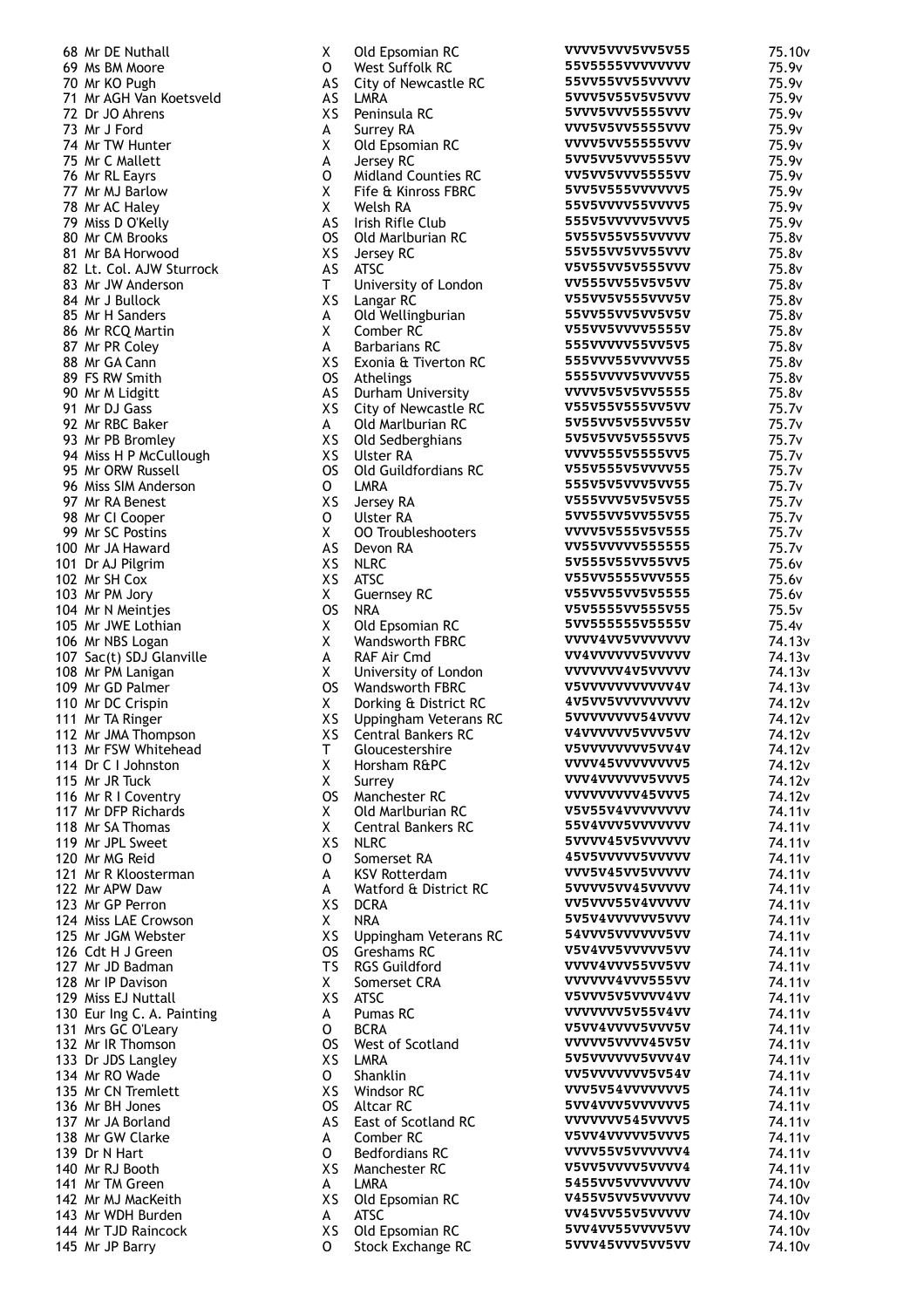| 146 Mr WA Langley                                      |
|--------------------------------------------------------|
| 147 Mrs RA Wiltshire                                   |
| 148 Mr JDJ Webber<br>149 Mr AA Williams                |
| 150 Mr LR Chisholm                                     |
| 151 Mr CJ Sherratt                                     |
| 152 Mr ACH Bryson                                      |
| 153 Mr JM Taylor                                       |
| 154 Mr PR Bain<br>155 Mr RW Hallows                    |
| 156 Mr BGM Mulvey                                      |
| 157 Major AR McLeod                                    |
| 158 Mr CB Cotillard                                    |
| 159 Mr J Pugsley                                       |
| 160 Mr TEO Richards                                    |
| 161 Miss HA Pugsley-Pearse<br>162 Mr DA Rowell         |
| 163 Mr CP Weeden                                       |
| 164 Mr PGW Purdy                                       |
| 165 Mr SKC Hunter                                      |
| 166 Mr M.R. Frost                                      |
| 167 Mr M J Ensor<br>168 Mr RJ Quy                      |
| 169 Mr B G McLain                                      |
| 170 Miss S-J Binder                                    |
| 171 Miss L Hearn<br>172 Flt Lt M R Leyman              |
| 173 Mr MJM Black                                       |
| 174 Mr SD Shouler                                      |
| 175 Mr RA Dix                                          |
| 176 O/Cdt BA Boyle<br>177 LCpl O J Rolfe               |
| 178 Mr RL Johnson                                      |
| 179 Mr JMG Redman                                      |
| 180 Mr JA Anderson                                     |
| 181 Mr P Patel                                         |
| 182 Mrs JE Dickson<br>183 Capt. AW Gill                |
| 184 Mrs LK Mace                                        |
| 185 Mr HN Watson                                       |
| 186 Mr JA Lindsay III<br>187 Mr S Belither             |
| 188 Mr RGM Newman                                      |
| 189 Mr DR Armstrong                                    |
| 190 Mr Al Brown                                        |
| 191 Mr MM Moore<br>192 Mr TJ Brooking                  |
| 193 Mr IW Robertson                                    |
| 194 Mr JWE Lewis                                       |
| 195 Mr T Horrocks                                      |
| 196 Mr KWD Ramsey                                      |
| 197 Mr RH Gardiner<br>198 Mr C Rivett-Carnac           |
| 199 Mr SJ Comins                                       |
| 200 Mr ANR Walker                                      |
| 201 Miss LCP-L Watson<br>202 Mr N Cole-Hawkins         |
| 203 Mr P S Holmes                                      |
| 204 Mr RJW Smeltzer                                    |
| 205 Mr RM Allan                                        |
| 206 Mr R McQuillan<br>207 Sgt J Wallace                |
| 208 Miss SL Hayes                                      |
| 209 Mr RA Welford                                      |
| 210 Mr A Chown                                         |
| 211 Mr CN McEachran                                    |
| 212 Dr AM Jory<br>213 Mr COA Berntsen                  |
| 214 Mrs LJ Brister                                     |
| 215 Mr GC Childs                                       |
| 216 Wg. Cdr. (Ret'd) CJ Hockley<br>217 Mr R Birtwistle |
| 218 Mr LW Belton                                       |
| 219 Miss LR Mckerrell                                  |
| 220 Mr MH Shaw                                         |
| 221 Cdt F E Purdy<br>222 Miss JC Melling               |
| 223 Mr T M Stevenson                                   |

| OS       | Jersey RA                   | V5V4VV5VV5VV5VV        | 74.10 <sub>v</sub>         |
|----------|-----------------------------|------------------------|----------------------------|
| Χ        | Old Epsomian RC             | V55VVVVV54VV5VV        | 74.10 <sub>v</sub>         |
| 0        | Exonia & Tiverton RC        | 455VVVVVVV5V5VV        | 74.10 <sub>v</sub>         |
| A        | NRA                         | 5VVVV5V4VV5V5VV        | 74.10 <sub>v</sub>         |
| AS       | Buckinghamshire             | VVV4VV5VV5V55VV        | 74.10 <sub>v</sub>         |
| 0        | Club <sub>25</sub>          | VV5V55VVVVV54VV        | 74.10 <sub>v</sub>         |
| Χ        | <b>OWRC</b>                 | 4VVVVVVV555VV5V        | 74.10 <sub>v</sub>         |
| A        | Windsor RC                  | VV5V45VVVVV5V5V        | 74.10 <sub>v</sub>         |
| AS       | Australia                   | VVVV5VV5VV45V5V        | 74.10 <sub>v</sub>         |
| AS       | Cornwall RC                 | V5VVVV5V4VVV55V        | 74.10 <sub>v</sub>         |
| T.       | Durham ACF                  | 5V5V5VVVVVVV54V        | 74.10 <sub>v</sub>         |
| Χ        | <b>ATSC</b>                 | 55VV45VVVVVVVV5        | 74.10 <sub>v</sub>         |
| A        | Jersey RA                   | 5VV5V5VVV4VVVV5        | 74.10 <sub>v</sub>         |
| XS.      | Exonia & Tiverton RC        | 5V5VVVVVVV4VV55        | 74.10 <sub>v</sub>         |
| 0        | Hampshire RA                | 5VVVV5VVVVV5V45        | 74.10 <sub>v</sub>         |
| OS       | Old Wellingtonians          | VVVVVVVV55V545         | 74.10 <sub>v</sub>         |
| 0        | University of Southampton   | V5VVVV5V5V5VVV4        | 74.10 <sub>v</sub>         |
| Χ        | <b>NLRC</b>                 | V55V5554VVVVVVV        | 74.9 <sub>v</sub>          |
| 0        | <b>OGRE</b>                 | <b>V45VVV55V55VVVV</b> | 74.9 <sub>v</sub>          |
| Χ        | Old Epsomian RC             | V4555VV5VVV5VVV        | 74.9v                      |
| AS       | Exonia & Tiverton RC        | 5V5V45VV5VV5VVV        | 74.9 <sub>v</sub>          |
| X.       | Old Guildfordians RC        | 5V5VVV554VV5VVV        | 74.9 <sub>v</sub>          |
| A        | Leeds Service RC            | 5V555VV4VVVV5VV        | 74.9 <sub>v</sub>          |
| χ        | Canada                      | 4V555VVVV5VV5VV        | 74.9 <sub>v</sub>          |
| Χ        | Huddersfield RC             | 5VVVV455V5VV5VV        | 74.9 <sub>v</sub>          |
| ХS       | <b>DCRA</b>                 | 5VV5V54VVV5V5VV        | 74.9 <sub>v</sub>          |
| 0        | RAF Air Cmd                 | 5VV4VVV5V55V5VV        | 74.9 <sub>v</sub>          |
| A        | <b>City of Newcastle RC</b> | <b>VVV45VVV55V55VV</b> | 74.9 <sub>v</sub>          |
| XS.      | Langar RC                   | V5VVV5V5VV545VV        | 74.9 <sub>v</sub>          |
| AS       | Old Guildfordians RC        | V55VVVVV5V554VV        | 74.9v                      |
| A        | <b>ATSC</b>                 | V5V54V55VVVVV5V        | 74.9 <sub>v</sub>          |
| ТS       | Wellington College          | VV55V5VV5V4VV5V        | 74.9 <sub>v</sub>          |
| os       | <b>OGRE</b>                 | 55VV4VVV5VVV55V        | 74.9v                      |
| 0        | <b>NRA</b>                  | VVVVVV5V5V5455V        | 74.9 <sub>v</sub>          |
| ΧS       | NRA                         | 5VVV555VVVVV54V        | 74.9v                      |
| ΧS       | Old Epsomian RC             | V4VVV5555VVVVV5        | 74.9v                      |
| 0        | Lincolnshire RA             | VVVV54V5V5V5VV5        | 74.9 <sub>v</sub>          |
| Χ        | ATSC                        | V5VV45VV5VVV5V5        | 74.9 <sub>v</sub>          |
| AS       | Manydown RC                 | 5VVVVV45VV5V5V5        | 74.9v                      |
| X.       | <b>RNTRC</b>                | VVVVVVV5V4555V5        | 74.9 <sub>v</sub>          |
| AS       | <b>OCRA</b>                 | 5V5VVVV5VVV54V5        | 74.9v                      |
| AS       | Uppingham Veterans RC       | 5VV5VVVVV5V54V5        | 74.9v                      |
| 0        | Lloyds TSBRC                | VV5VVV4VV5VV555        | 74.9 <sub>v</sub>          |
| хs       | Old Guildfordians RC        | V55VVVV5VV5VV45        | 74.9 <sub>v</sub>          |
| OS       | <b>Wandsworth FBRC</b>      | 555V55VVVVVVVV4        | 74.9v                      |
| 0        | Athelings                   | VVV55V5VV5VV5V4        | 74.9 <sub>v</sub>          |
| A        | Horsham R&PC                | 5V5VVVV5VVVV554        | 74.9v                      |
| Χ        | <b>RAFTRC</b>               | VVV55VVVV5VV554        | 74.9 <sub>v</sub>          |
| ΧS       | ATRC                        | <b>V555V5455VVVVVV</b> | 74.8 <sub>v</sub>          |
| OS       | Manchester RC               | 5VV54V55V55VVVV        | 74.8v                      |
| ΧS       | Old Epsomian RC             | <b>V5545VVV555VVVV</b> | 74.8 <sub>v</sub>          |
| OS.      | Club <sub>25</sub>          | V45V5VVV5555VVV        | 74.8v                      |
| X        | Old Epsomian RC             | 5V55VV5V4V5V5VV        | 74.8v                      |
| OS       | Huddersfield RC             | 5VVV55V4V55V5VV        | 74.8 <sub>v</sub>          |
| X.       | Old Framlinghamians RC      | 55V4V5V5VVV55VV        | 74.8v                      |
| AS       | Jersey RC                   | VV55VVV5V5455VV        | 74.8v                      |
| А        | <b>NLRC</b>                 | V5VVVV55555V4VV        | 74.8v                      |
| OS       | Manchester RC               | 545V5V5VV5VVV5V        | 74.8v                      |
| Χ        | Canada                      | VVV455V555VVV5V        | 74.8v                      |
|          | East of Scotland RC         | V555VV5VVV45V5V        |                            |
| 0<br>xs  | <b>Ulster RA</b>            | V5V5V5V5V5V4V5V        | 74.8v<br>74.8 <sub>v</sub> |
|          | <b>ATSC</b>                 | <b>V4VV5V5V5VV555V</b> | 74.8 <sub>v</sub>          |
| AS<br>os |                             | 554V55VV5VVVVV5        | 74.8 <sub>v</sub>          |
|          | Mosman-Neutral Bay RC       | V55V5V4V55VVVV5        |                            |
| OS       | OCRA                        | V4V55V55VV5VVV5        | 74.8v                      |
| A        | Lloyds TSBRC                | 455VVVV55VV5VV5        | 74.8 <sub>v</sub>          |
| 0        | NRC of Scotland             | VV5V554VV5V5VV5        | 74.8 <sub>v</sub>          |
| X        | <b>Guernsey RC</b>          | VVVV4555V5V5VV5        | 74.8 <sub>v</sub>          |
| 0        | <b>Falkland Islands RA</b>  | 55V5VVV4V5VV5V5        | 74.8 <sub>v</sub>          |
| A        | Welsh RA                    | 5VV55VV5V4VV5V5        | 74.8 <sub>v</sub>          |
| Χ        | Exonia & Tiverton RC        | V5VV4V5VV55V5V5        | 74.8v                      |
| OS       | Welsh RA                    | VVV55VVV54V55V5        | 74.8 <sub>v</sub>          |
| А        | Manydown RC                 | 5VV55VVVV55V4V5        | 74.8 <sub>v</sub>          |
| OS       | <b>Guernsey RC</b>          | V55VV554VVVVV55        | 74.8 <sub>v</sub>          |
| 0        | Dollar Academy              | VV55V45V5VVVV55        | 74.8v                      |
| AS       | Langar RC                   | 54VVV5V5VV5VV55        | 74.8v                      |
| OS       | Athelings                   | V554VVVVVVV5555        | 74.8v                      |
| ΤS       | Athelings                   | V5V555VVV5VVV45        | 74.8v                      |
| Т        | Darlington R & PC           |                        | 74.8 <sub>v</sub>          |